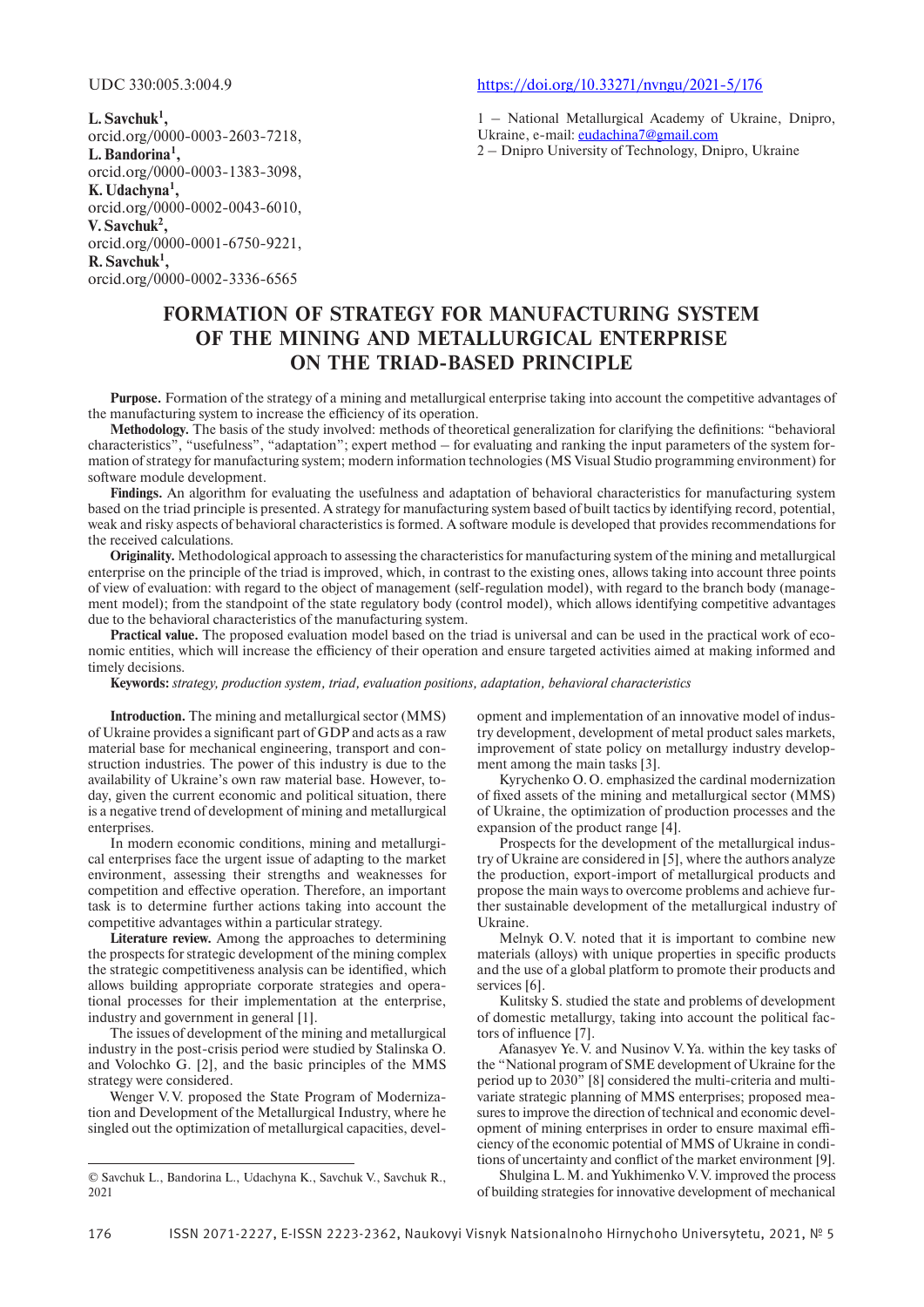engineering enterprises by developing a theoretical-game model and a strategic map based on a process approach [10].

The logistical approach [11], which identifies strategic priorities to increase the competitiveness of industrial enterprises, can be also identified among the research tools.

**Unsolved aspects of the problem***.* Given the scientific and methodological approaches to determining the strategy of the mining enterprise, the issue of assessing the production system of a legal entity not only at the level of the management object, but also in terms of sectorial and state regulation remains unresolved.

**The purpose** of the article is to form a strategy for the production system of a mining enterprise, taking into account its competitive advantages.

**Methods***.* To ensure stable data effectiveness, it is proposed to evaluate the production system of the enterprise from three points of view, according to the principle of the triad. Evaluation is performed by:

- the object of management (model of self-regulation);

- industry authority (management model);

- state regulatory authority (control model).

An important step in the analysis of a particular system is the formation of the evaluation base. There are the following criteria of the production system:

- production rhythmicity;

- intensity of equipment operation;

- integrated use of resource base;

- quality of materials;

- rates of consumption of material resources per a product unit;

- balanced operation of production facilities;

- expansion of cooperation;

- change in equipment suppliers.

Indicators in this case are evaluated as behavioral characteristics in terms of usefulness and adaptation. Each party takes into account the usefulness of the indicators they bring to the entity at a particular level: government, industry or enterprise.

The level of adaptation of certain criteria is assessed by the representative of state regulation within the macro-environment, i.e. their adaptation to the impact of economic (consumer income, price of tourist product, exchange rates), geographical (place of residence, climatic conditions, pollution and industrialization), political (changes in tax legislation, the size of state budgets, government regulation, ensuring economic independence, strengthening defense capabilities), cultural (views, social position, religion, family traditions), demographic (gender, age, education), scientific and technical (introduction of new equipment and technology) and environmental (state of environmental pollution) factors.

At the industrial level, the criteria are assessed within the micro-environment, i.e. the adaptation of indicators to competitors, credit and financial institutions, the consumer market, intermediaries and suppliers.

The head of the enterprise evaluates the behavioral characteristics within the business entity, taking into account their adaptive capabilities to internal factors of influence (organizational structure, staff, costs, profits, innovation and investment opportunities).

Estimates are based on the Harrington Desirability Scale (Table 1), which is universal and can be used to evaluate many modifications of qualitative indicators. This scale is based on the uneven distribution of criteria and provides a combination of numerical and verbal assessment indicator [12].

After that, the scores are transferred into a scale, the indicators are sorted by the level of usefulness and adaptation in descending order.

Graphically, the evaluation of criteria is proposed to be represented on the Cartesian coordinate system. The plane is divided into four quadrants, on which the level of adaptation expression (*Ry*) is plotted along the *Y* axis, and the level of utility expression  $(R_x)$  of the criterion of the evaluated system is plotted along the *X* axis (Fig. 1).

Modified Harrington scale to assess the severity level of usefulness and adaptation of indicators

| <b>Item</b>   | Evaluation<br>interval  | Severity level of usefulness and<br>adaptation of behavioral characteristics |  |  |
|---------------|-------------------------|------------------------------------------------------------------------------|--|--|
|               | $0.8 \leq D < 1$        | Very high                                                                    |  |  |
| $\mathcal{L}$ | $0.63 \leq D \leq 0.8$  | High                                                                         |  |  |
| $\mathcal{E}$ | $0.37 \leq D \leq 0.63$ | Average                                                                      |  |  |
|               | $0.2 \leq D \leq 0.37$  | Low                                                                          |  |  |
|               | D < 0.2                 | Very low                                                                     |  |  |



*Fig. 1. Distribution of quadrants of an enterprise activity: record state, potential state, risk state, weak state*

The first quadrant "Record state" includes behavioral characteristics, whose record values maximally characterize this legal entity's system. That is, these are certain advantages that distinguish this company in the best way in the mining and metallurgical industry. Positioning in accordance with the usefulness of the enterprise characterizes the satisfaction of highest needs and, in this sense, it is the attention to these characteristics of the enterprise that motivates its effective activity. Thus, this quadrant determines the power of the production position of the enterprise and a high degree of adaptation to environmental conditions.

The second quadrant "Potential state" includes indicators that are potentially able to benefit the entity, but the property of adaptation to the factors of influence in them is weakly expressed. These are the potential opportunities that the company is ready to use in special cases. And, if to increase the level of their significance in the modeling of the company's activity, there are new motivators for the effectiveness of its activities. Thus, this quadrant allows determining the parameters that contribute to the opening of new opportunities in development.

The third quadrant "Risk state" includes those indicators that are not only weakly expressed in the structure of the evaluated system, but also characterize its weak ability to adapt to external factors. These are the criteria that deserve special attention and require special skills, knowledge and effort.

The fourth quadrant "Weak state" includes those indicators that mean a high level of adaptation of the entity's production system to environmental conditions, but which are currently less useful than other indicators. The development of these criteria is supported by a natural process due to the development of other more significant qualities in the activity. Thus, this quadrant means the weak point of the production system, that is, the company seeks to be more efficient in the relevant parameters, but in reality is not yet able to do so.

It is proposed to determine the coordinates of the behavioral characteristics of each quadrant according to the formulas

$$
R_{A_{\min}}^{k_q}[j] = R_{A_i}^{k_q}, \text{ if } R_{A_i}^{k_q} \leq \frac{n}{2}; \quad q = 1;
$$

*Table 1*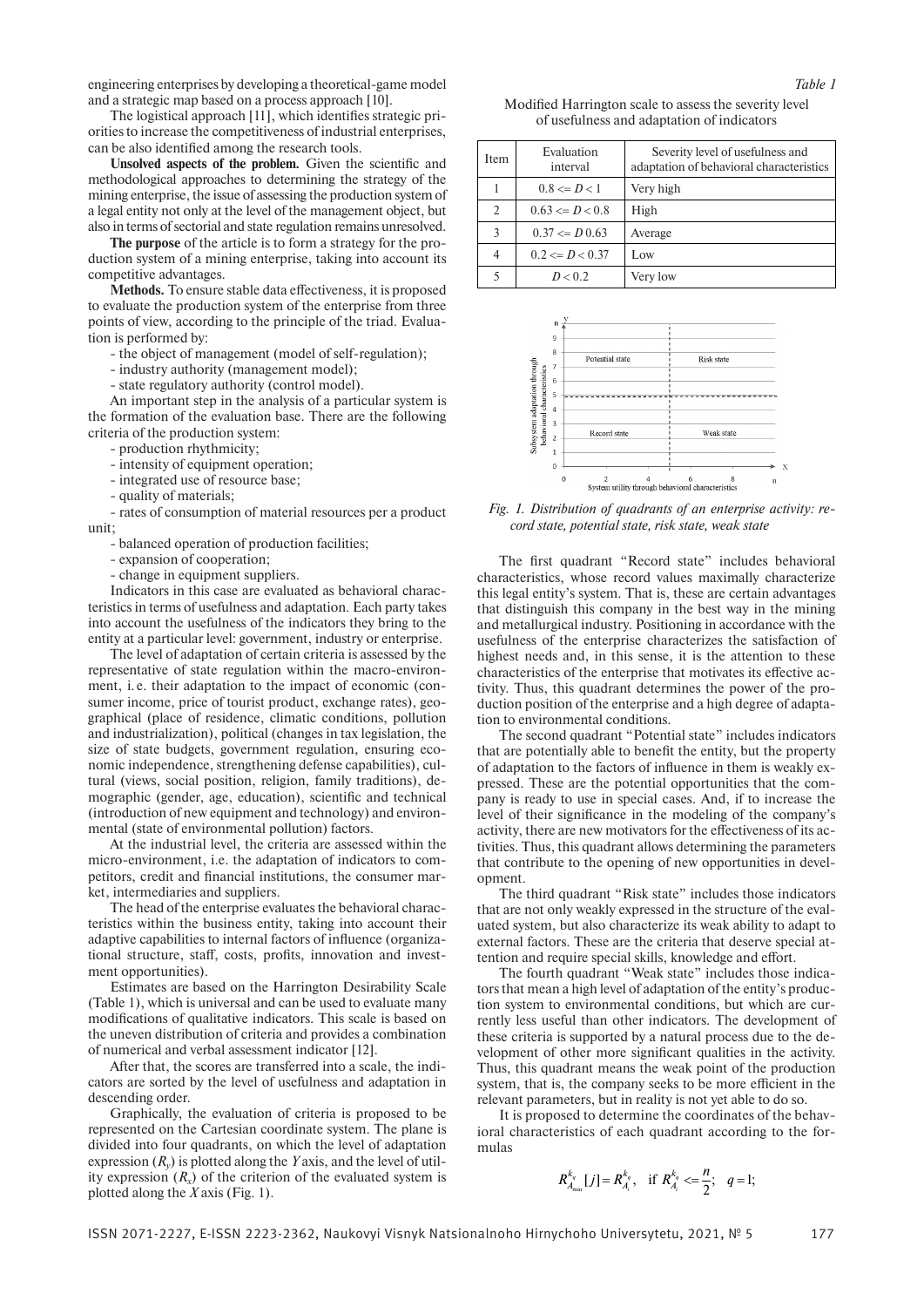$$
R_{U_{\min}}^{k_q} [j] = R_{U_i}^{k_q}, \text{ if } R_{U_i}^{k_q} \leq \frac{n}{2}; \quad q = 2; R_{A_{\max}}^{k_q} [j] = R_{A_i}^{k_q}, \text{ if } R_{A_i}^{k_q} > \frac{n}{2}; \quad q = 3; R_{U_{\max}}^{k_q} [j] = R_{U_i}^{k_q}, \text{ if } R_{U_i}^{k_q} > \frac{n}{2}; \quad q = 4,
$$

where  $R_{A_i}^{k_q}$  is values of adaptation estimates (ordinate) of the *i i* criteria of the *q* quadrant from the *k* position of evaluation,  $i = \overline{1, n}$ ;  $R_{A_{min}}^{k_q} [j]$  is massif of ordinates of indicators with minimal ordinate values of the *q* quadrant from the *k* position of evaluation: *SR* is an object of management; *M* is a subject of management; *C* is state authority;  $R_{U_i}^{k_q}$  is values of utility estimates (abscissa) of the *i* criteria of the *q* quadrant from the *k* position of evaluation; *n* is the number of analyzed criteria;  $R_{U_{\min}}^{k_q} [j]$  is massif of abscissas of criteria with minimal value of abscissas of the *q* quadrant from the *k* position of evaluation  $j = \overline{1,m}$ ;  $R_{A_{\text{max}}}^{k_q} [j]$  is massif of abscissas of criteria with maximal value of abscissas of the *q* quadrant from the *k* position of evaluation;  $R_{U_{\text{max}}}^{k_q} [j]$  is massif of abscissas of criteria with maximal value of abscissas of the *q* quadrant from the *k* position of evaluation; *n* is the number of analyzed criteria; *j* is an index of the massif element; *m* is the number of criteria of massifs of an appropriate quadrant.

**Results***.* The approbation of the offered technique is carried out. The results of the evaluation of behavioral characteristics are shown in the Table 2.

To automate the calculation process, an information system for forming the strategy of the production system has been developed (Fig. 2). The software module processes the data entered by the user, builds tactics, taking into account the usefulness and adaptation of the behavioral characteristics of the production system and provides results (Fig. 3).

Thus, the following combination of behavioral characteristics of record, potential, risk and weak state of production activity is obtained

$$
T_M = \{M_1^{SR}, M_8^M, M_8^C; M_3^{SR}, M_4^M, M_4^C; M_7^{SR}, M_7^M, M_7^{C}; M_5^{SR}, M_5^M, M_6^C\}.
$$

From the company executive's point of view, the indicator of the production rhythmicity is a powerful characteristic; the industry authority and the state regulatory authority believe that the work of the production system is positively affected by the change in equipment suppliers.

According to the head of the company, the second quadrant includes the indicator of integrated use of resources, and according to the industry authority and the state regulatory authority – the quality of material resources. These behavioral characteristics can benefit the company, but the ability to adapt to environmental conditions in them is weak.

Expansion of cooperation is at risk state, which is agreed by experts at three levels. This means that this behavioral characteristic must be paid attention to and neutralized by record components.

The fourth quadrant "Weak state" from the company executive's and industry authority's points of view includes an indicator of the rate of consumption of material resources per a product's unit, and from the state regulatory authority point of view it includes the balanced operation of production capacities. It is possible to increase the level of these indicators by increasing quality of resources and their integrated use.



*Fig. 2. Combinations of behavioral characteristics of enterprise production systems*

| Виробнича<br>Система                                             | Обрати                                                                                                       |  |  |  |  |  |
|------------------------------------------------------------------|--------------------------------------------------------------------------------------------------------------|--|--|--|--|--|
| 1 квадрант - рекордний стан                                      | 3 квадрант - ризиковий стан                                                                                  |  |  |  |  |  |
| Ритмічність виробництва<br>Зміна постачальників обладнання       | Розширення кооперації                                                                                        |  |  |  |  |  |
| 2 квадрант - потенційний стан                                    | 4 квадрант - слабкий стан                                                                                    |  |  |  |  |  |
| Комплексне використання ресурсів<br>Якість матеріальних ресурсів | Норми витрат матеріальних ресурсів на<br>٠<br>одиницю продукції<br>Збалансована експлуатація виробничих<br>۰ |  |  |  |  |  |
| На головну форму                                                 |                                                                                                              |  |  |  |  |  |

*Fig. 3. Formation of the company's production system strategy*

*Table 2*

| <b>Indicators</b>                                                  |         | Management object<br>evaluation     |                                      | Management subject<br>evaluation   |                                   | State regulatory<br>authority evaluation |                                       |
|--------------------------------------------------------------------|---------|-------------------------------------|--------------------------------------|------------------------------------|-----------------------------------|------------------------------------------|---------------------------------------|
|                                                                    |         | Utility<br>estimate<br>$R_{x}^{SR}$ | Adaptation<br>estimate<br>$R_v^{SR}$ | Utility<br>estimate<br>$R_{x}^{M}$ | Adaptation<br>estimate<br>$R_v^M$ | Utility<br>estimate<br>$R_{r}^{C}$       | Adaptation<br>estimate<br>$R_{v}^{C}$ |
| Production rhythmicity                                             |         | 0.82                                | 0.74                                 | 0.63                               | 0.72                              | 0.67                                     | 0.53                                  |
| Intensity of equipment operation                                   |         | 0.52                                | 0.69                                 | 0.7                                | 0.63                              | 0.56                                     | 0.77                                  |
| Integrated use of resource base                                    |         | 0.86                                | 0.12                                 | 0.59                               | 0.08                              | 0.65                                     | 0.39                                  |
| <b>Quality of materials</b>                                        |         | 0.78                                | 0.53                                 | 0.89                               | 0.57                              | 0.75                                     | 0.38                                  |
| Rate of consumptions of material resources per a<br>product's unit |         | 0.42                                | 0.96                                 | 0.38                               | 0.95                              | 0.55                                     | 0.82                                  |
| Balanced operation of production facilities                        | $M_{6}$ | 0.62                                | 0.58                                 | 0.73                               | 0.5                               | 0.49                                     | 0.76                                  |
| Expansion of cooperation                                           |         | 0.58                                | 0.39                                 | 0.45                               | 0.35                              | 0.54                                     | 0.4                                   |
| Changing of equipment suppliers                                    |         | 0.77                                | 0.43                                 | 0.91                               | 0.78                              | 0.77                                     | 0.82                                  |

Assessing the level of utility and adaptation of the production system indicators